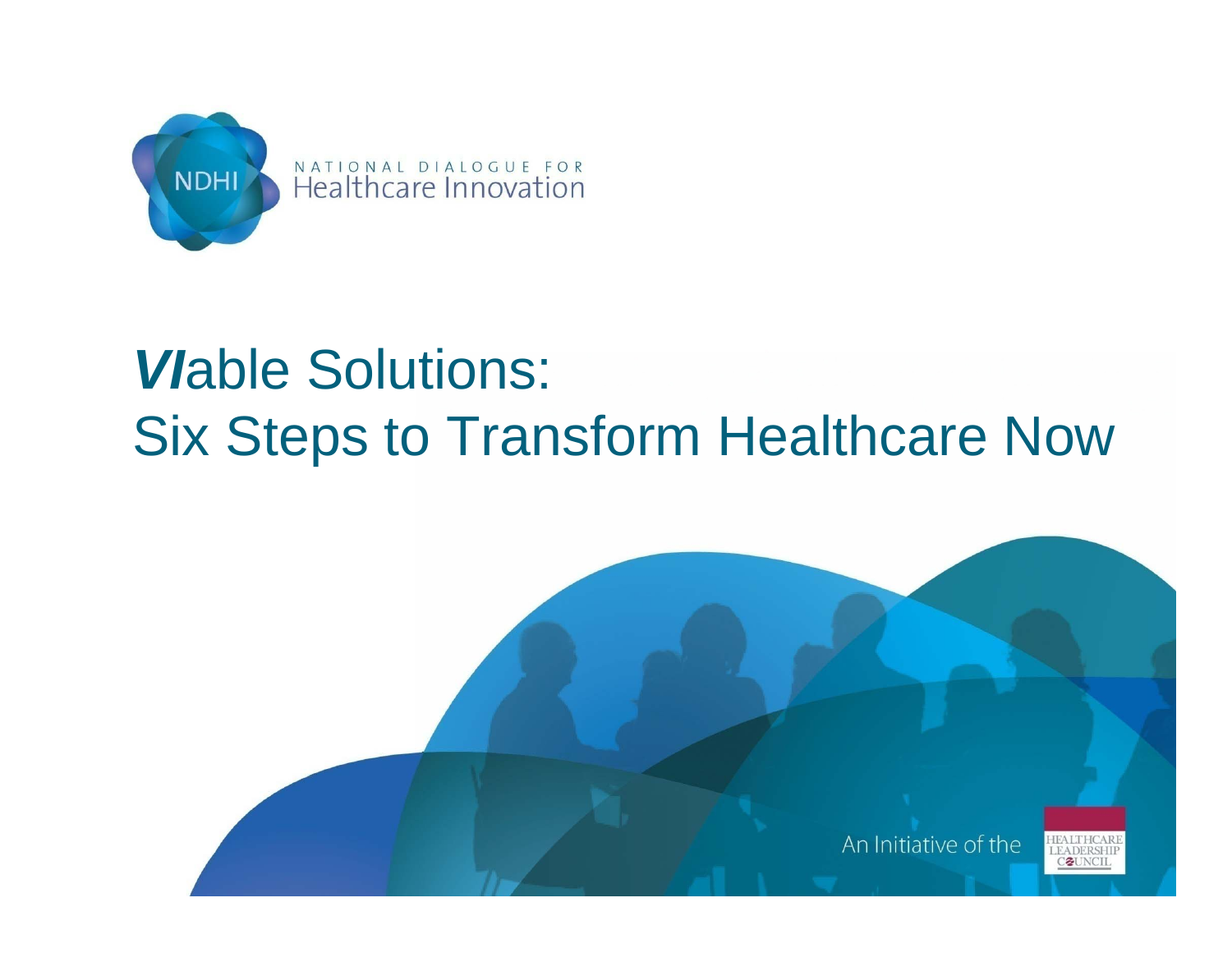# **Accelerated Health Information** Interoperability

**Paul Uhrig Executive Vice President** Chief Administrative, Legal & Privacy Officer **Surescripts** 



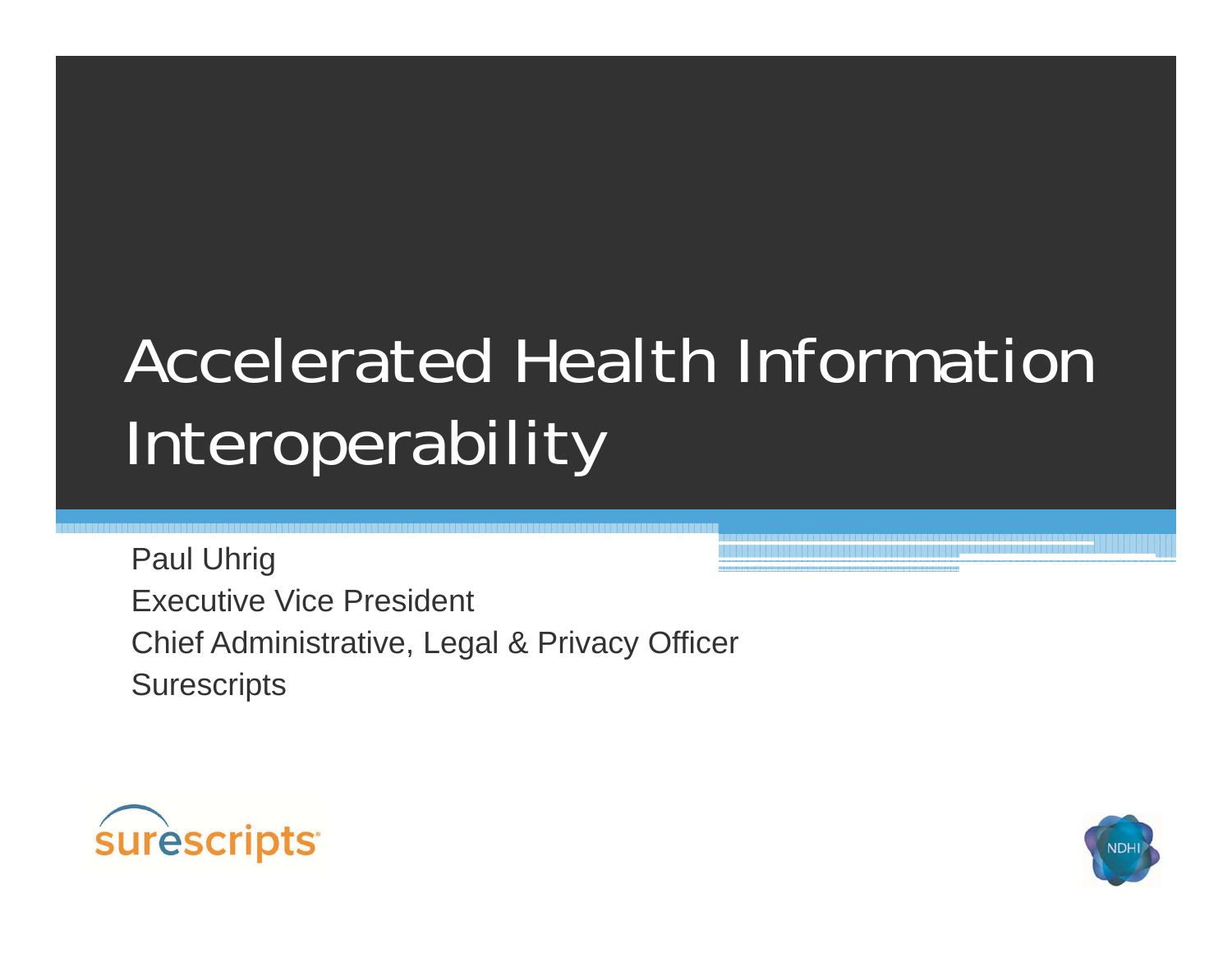## **The Need for Progress**

- Accessible, reliable health data will improve care quality, population health, healthcare cost-efficiency
- Billions of dollars being invested in new payment, delivery systems
	- $\Box$  Nationwide information sharing critical to optimizing systems, achieving high-value care
- As of 2013, less than 2/3 of hospitals could exchange data outside their organizations



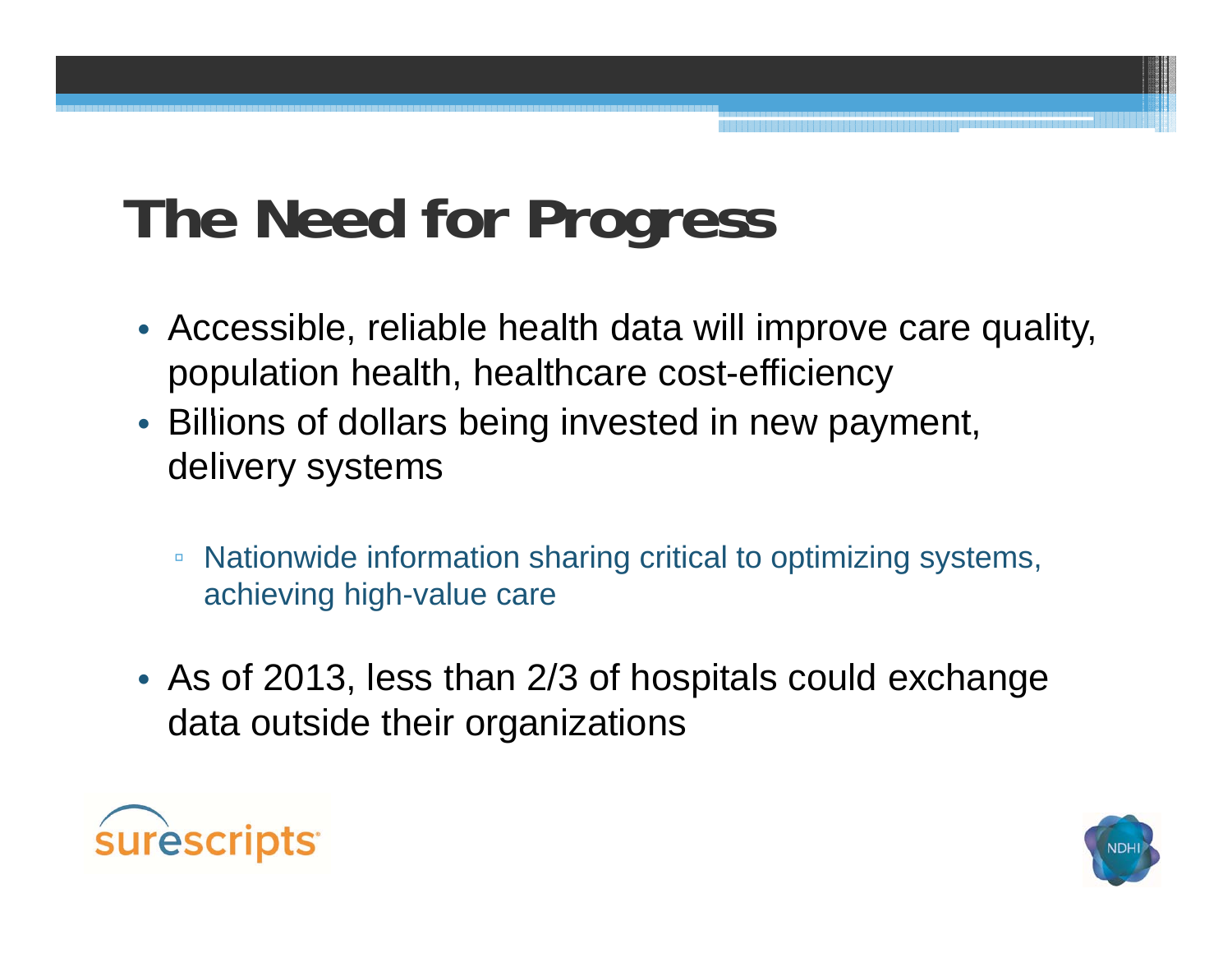#### **Barriers to Advancement**

- Workgroup identified challenges to full system interoperability, including:
	- Conflicting and competing standards
	- Lack of consensus on clinical workflow and payment reform best practices
	- $\Box$  Complex provider collaborations in new delivery, payment models



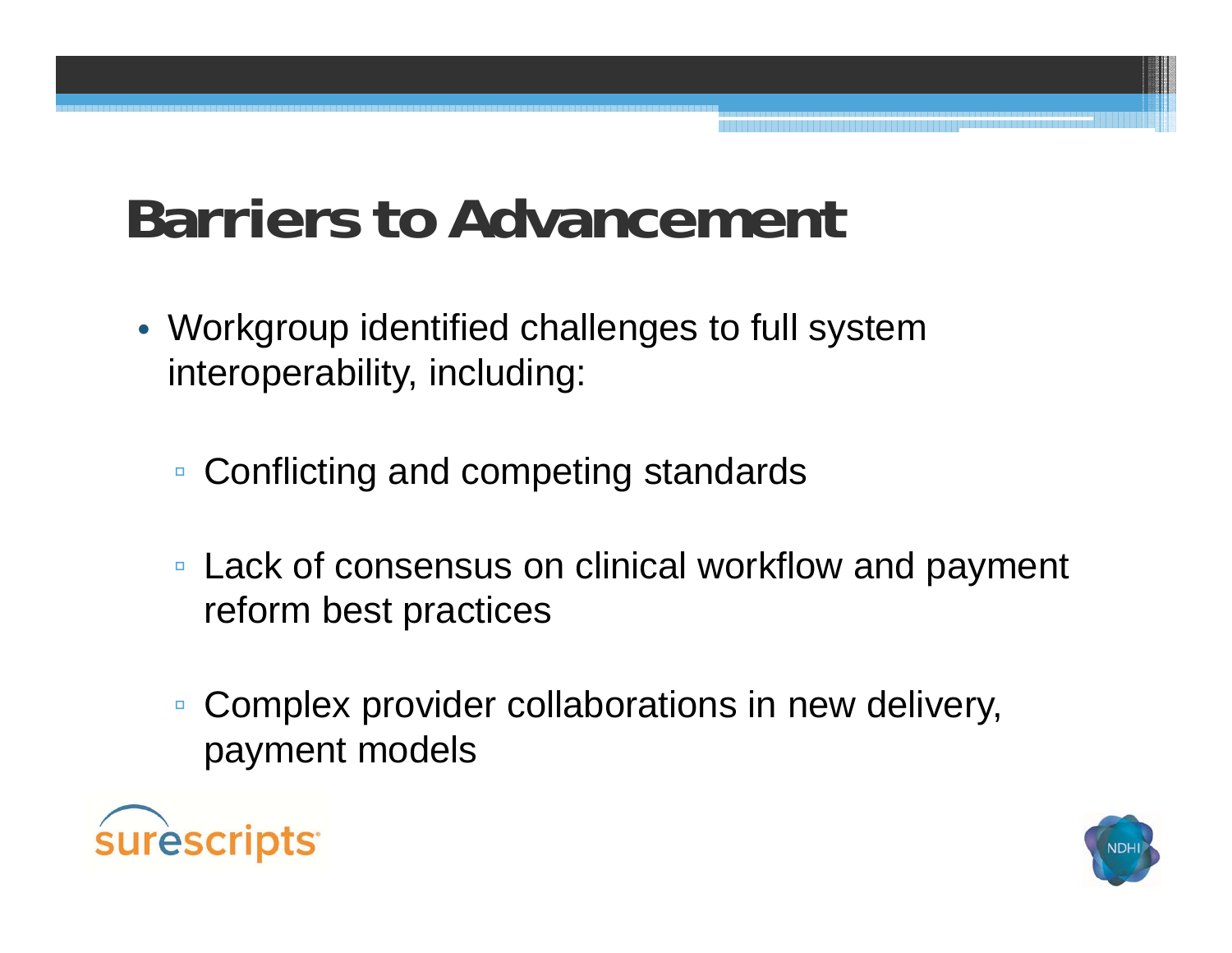#### **Barriers to Advancement**

- Inconsistent and contradictory federal and state privacy laws lead to confusion and counterproductive restrictions on data flow
- $\Box$ Misinterpretation of HIPAA is commonplace
- Need to disseminate best practices in patient identification and matching



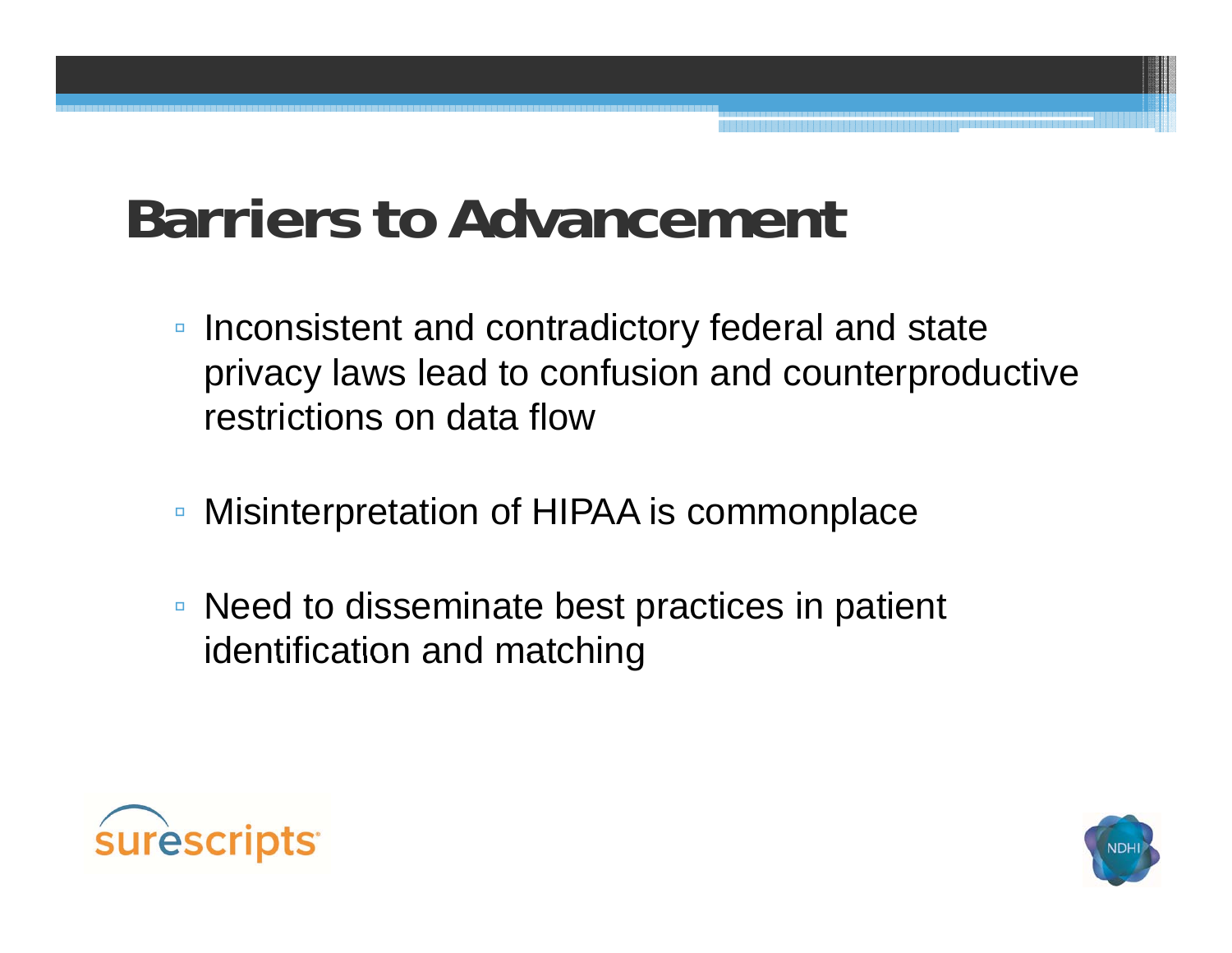### **The NDHI Recommendations**

- Establish a hard deadline December 31, 2018 for nationwide interoperable health information exchange
- Private sector must lead progress with a more limited role for government
- Support an open IT platform